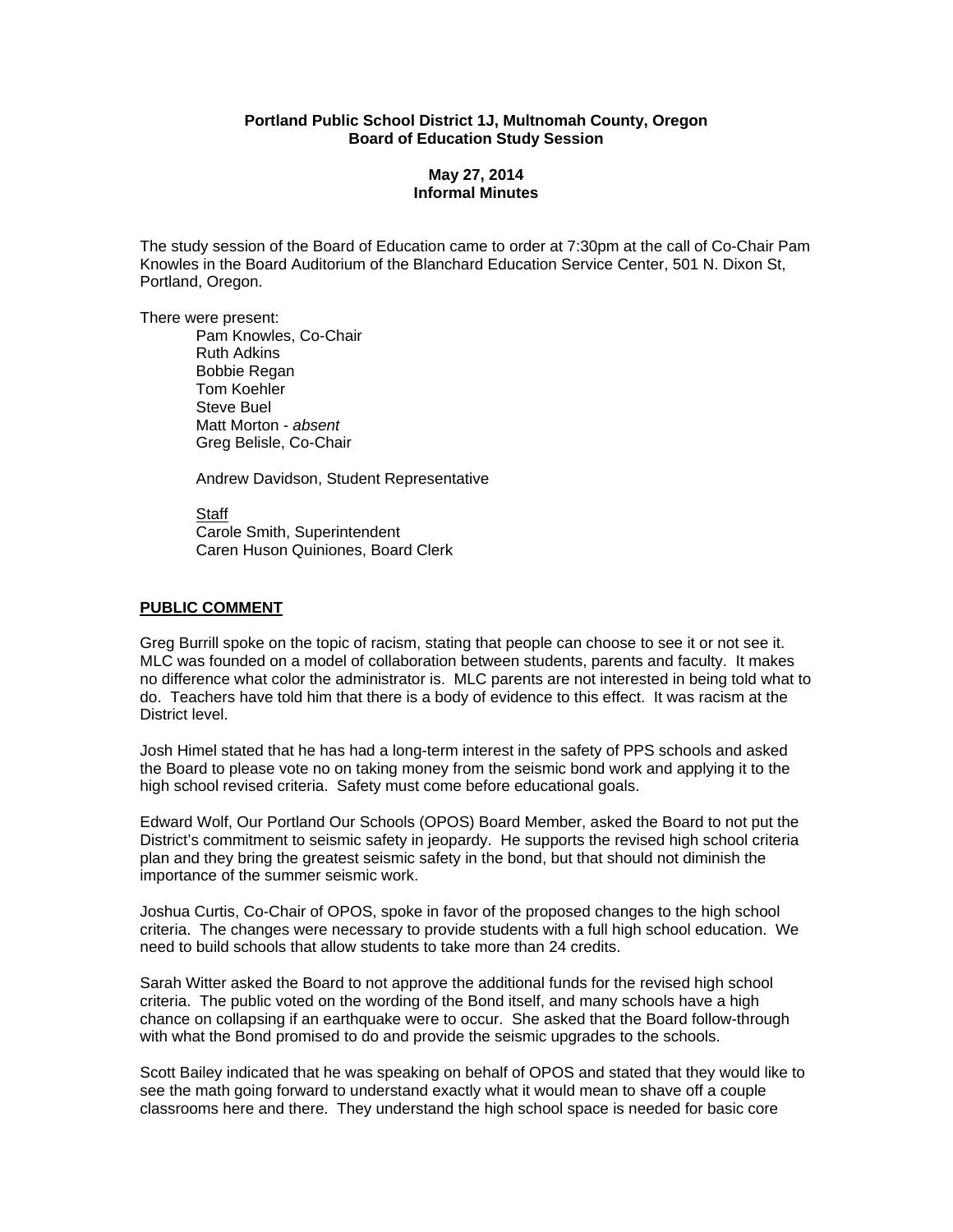needs, but they don't know what the costs are going to be for the Bond work going forward; we don't know what the actual construction tab will be.

## **QUARTERLY UPDATE: OFFICE OF SCHOOL MODERNIZATION**

Jim Owens, Executive Director of School Modernization, provided a PowerPoint presentation and stated the concerns over the schedules of the projects. There was good news with students being engaged in the work.

Co-Chair Belisle asked if there were any concerns on market conditions. Mr. Owens responded that he was noticing trends in the market that are reducing competition on our work with not as many firms pursuing the work.

#### **FRANKLIN HIGH SCHOOL SCHEMATIC DESIGN**

Debbie Pearson, Franklin Project Manager, provided a PowerPoint presentation and stated that the Franklin community stands united on the proposed design. The project is in scope and on budget and schedule.

Director Regan commented that it was a beautiful design and questioned how many fields will be on the property. Ms. Pearson responded that the softball field could be installed on the northwest corner of the site, and there would be a football field that will also serve as a soccer field. Director Regan asked when the District would bring in public safety experts to look at the design and provide feedback. Ms. Pearson responded that they have already met with the Portland Fire and Police, and also District Security and Safety Officers.

Director Koehler questioned if a preschool in our high school was a must have. Superintendent Smith responded that it was in our educational specifications for all high schools. They provide a service in the community and services to our students who have children. Director Buel asked if we could move the preschool over to Atkinson and then use the Franklin space for two additional classrooms. Mr. Owens responded that staff was trying to align the design with the Board approved educational specifications. Director Regan mentioned that the "brain bar" area in the Franklin design could also be two additional classroom spaces and suggested that staff look into that. Director Adkins and Co-Chair Knowles stated that they liked the idea of a "brain bar".

Tom Peterson, member of the Bond Accountability Committee (BAC), reported that they had received a briefing from staff the previous week on the additional criteria and financing. The Board had received a letter from the Chair of the BAC which indicated that the Committee now understood the issue. What the Board has is a situation where there is more scope and it will cost more and the Board needs to figure out how they will fund that. There will still be adequate contingency. The budget increase was pretty reasonable on what has been added to the Franklin scope.

Director Regan stated that she was grateful that the BAC raised questions the previous week on the added criteria and additional funds. They were all experts and she appreciates that they helped the Board pause and have a much more intentional discussion.

### **BOND MARKET ADJUSTMENT ALIGNMENT**

Mr. Owens provided a PowerPoint presentation and stated that a memo was in the Board packet on the subject matter. Mr. Owens commented that staff has to take BOLI rates into consideration as they will change the account, as it does manifest in the cost per square foot. We estimated to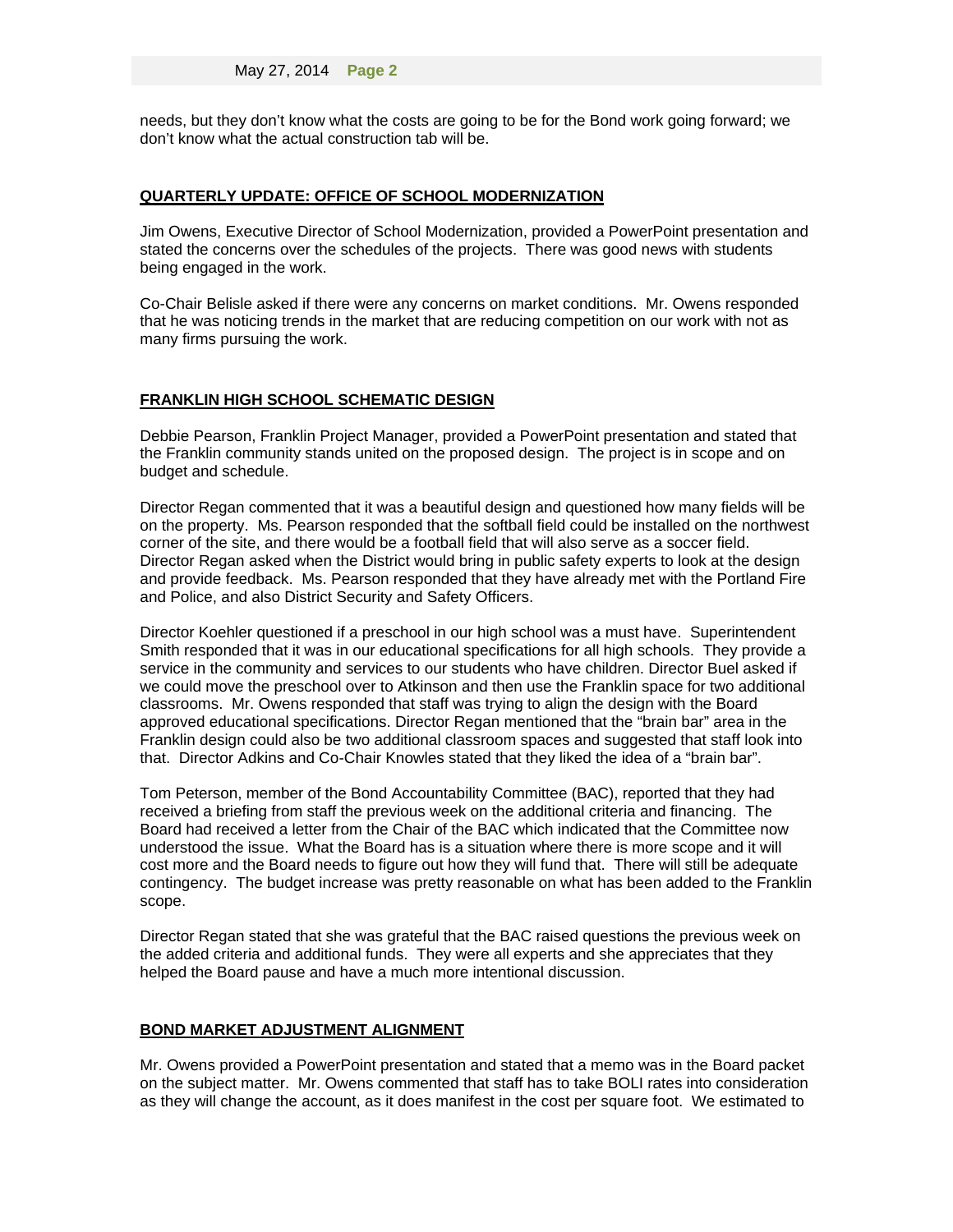the midpoint of construction for Franklin; Grant was a little more difficult, but staff identified an amount based on what we are expecting to see at this point of time.

Director Regan stated that the Board had already approved \$10 million to support all three high school projects, and now staff was recommending that half of it be allocated to Franklin and she was surprised by that. Mr. Owens responded that it all goes back to the way the Bond is structured. Franklin started out at 240,000 square feet which is larger than its existing size; Grant also went with a larger amount of square footage. The need to adjust the program reserve to bring Grant down to the same size as Franklin brought it at a negative allocation. Franklin will be about 20% larger than currently is.

## **ADDITIONAL CRITERIA FOR HIGH SCHOOL EDUCATION SPECIFICATIONS**

Mr. Owens provided a PowerPoint presentation. The proposed additional criteria for high school education specifications would reduce the student to teacher ratio and provide greater opportunity for students. There were three alternatives to consider: Option 1 – no change; Option 2 - add half of the additional criteria; and, Option 3 - add full additional criteria.

Director Koehler stated that, essentially, staff assumed a cost based on a certain interest rate. Mr. Owens responded that it was a function of the face value of the Bond and for the rate \$1.10 per thousand assessed value. When the second issuance is performed next spring, we would receive feedback on the impact on the Bond premium if we keep that tax rate constant. David Wynde, Deputy Chief Financial Officer, added that until we are farther along in the bond program, we will not know if we can capture \$14 million as additional proceeds or not.

Director Buel commented that the District should stay true to what we promised the voters. Director Adkins mentioned that ADA and elevators were part of the promise to voters with the original bond.

Director Buel questioned how much money was would need to do add all the additional criteria to Franklin. Mr. Owens responded about \$25 million. Director Buel suggested that the District cut \$7 million from contracts for the next four years to cover the \$25 million needed.

Director Adkins stated that she appreciates the work that staff has done, but she would rather stick with the master plan and the status quo. There will be changes down the road, guaranteed; but we cannot change what we promised the voters.

Director Koehler commented that he does not want to build a high school where students would be limited to six classes; yet, it was important to stick to what we said we were going to do. We need the public trust. Director Koehler requested additional information on what it means to build the high schools within the existing budget in terms of what we can do with different schedules, boundary changes, etc.

Student Representative Davidson stated that he was leaning towards Option 2. He was worried about presenting voters with the next Bond, but also concerned about not following through with the asks of the community for their high schools.

Director Adkins mentioned that she thought we would obtain a 21<sup>st</sup> century building either way.

Director Regan commented that her highest priority was to be true to the voters if we expect them to contribute again. We have always talked about this being a 30-year plan, and the only way to get there is to do what you say you are going to do. She would like more information on a staggered teacher schedule, and she did not think a "brain bar" was a must have. She was concerned about pushing \$25 million of summer projects off until the next bond as that will impact what we can do with the next bond.